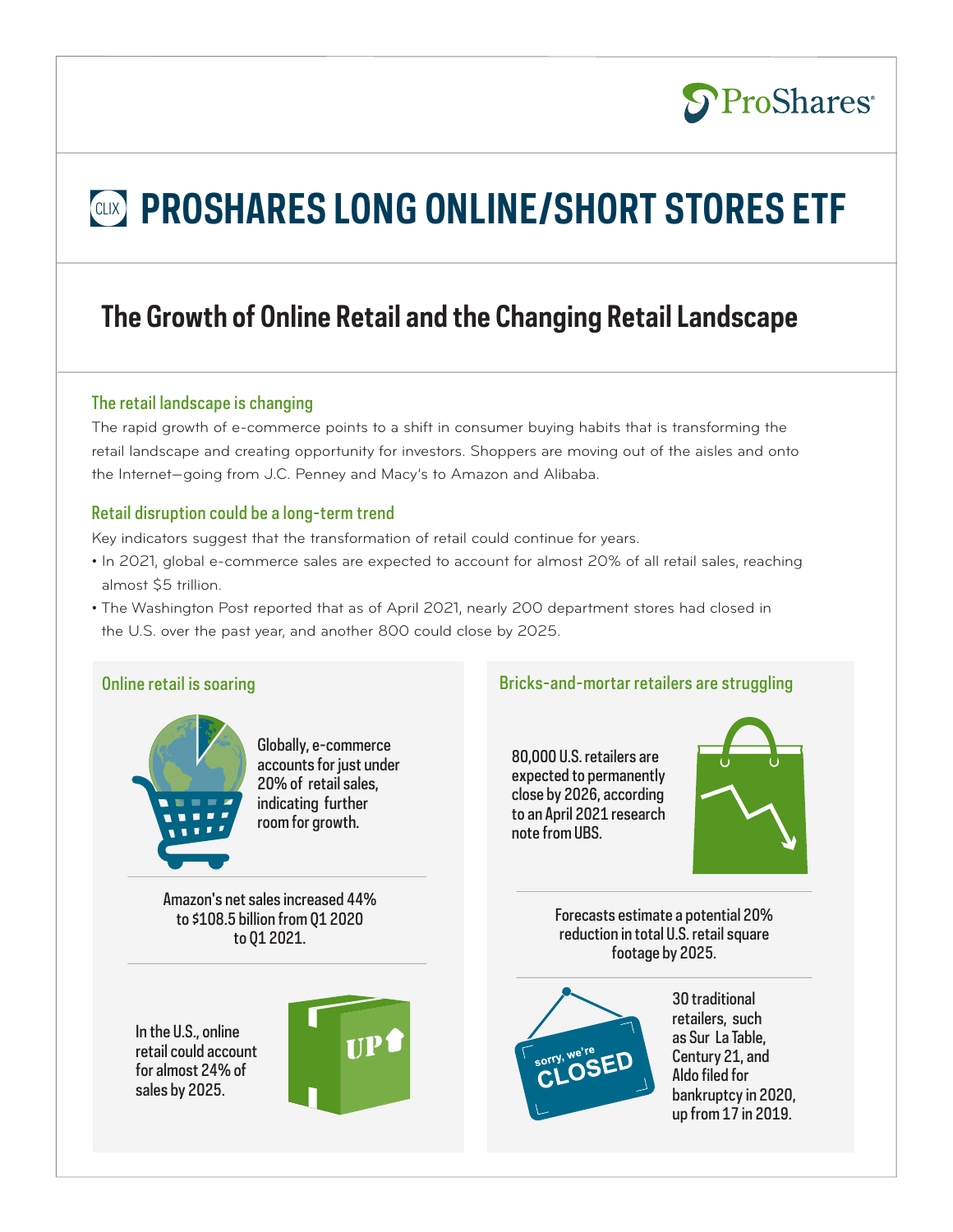### An ETF Designed to Benefit from Retail Disruption

ProShares Long Online/Short Stores ETF (CLIX) is the first ETF designed to help investors benefit from both sides of retail's transformation—toward online shopping and away from stores.

- CLIX combines a 100% long position in leading online retailers with a 50% short position in those that rely principally on physical stores.
- The fund has the potential to benefit both from outperforming online companies and underperforming bricks-and-mortar stores.
- A potential advantage is that the long and short positions may offset one another, resulting in a lower net exposure to the direction of the market.

### ProShares Long Online/Short Stores Index

The index works by combining two specialized retail indexes into one. It is 100% long the ProShares Online Retail Index, which tracks retailers that primarily sell online or through other non-store channels, and 50% short the Solactive-ProShares Bricks and Mortar Retail Store Index that brings together traditional in-store retailers. The positions are rebalanced monthly.

#### 100% LONG

Retailers in the ProShares Online Retail Index include U.S. and non-U.S. companies. To be eligible, a retailer must:

- Be classified as an online retailer, an e-commerce retailer, or an internet or direct marketing retailer, according to standard industry classification systems.
- Have a market capitalization of at least \$500 million.
- Have a six-month daily average value traded of at least \$1 million and meet other requirements.

When the index is rebalanced, it is weighted so that no company may exceed 24% of the value of the index, the sum of companies individually weighing more than 4.5% may not exceed 50% of the value of the index, and the total weight of all non-U.S. companies will be capped at 25% of the value of the index.

The index uses a modified market-cap weighting approach, is rebalanced monthly and is reconstituted annually.

#### 50% SHORT

To be included in the Solactive-ProShares Bricks and Mortar Retail Store Index, a retailer must:

- Be characterized as receiving at least 50% of its revenue from retail operations.
- Receive 75% or more of its retail revenues from in-store sales.
- Be a U.S. company.

In addition, a retailer must have a market capitalization of at least \$500 million, a six-month daily average value traded of at least \$1 million, and meet other requirements.

The index is equally weighted, rebalanced monthly and reconstituted annually.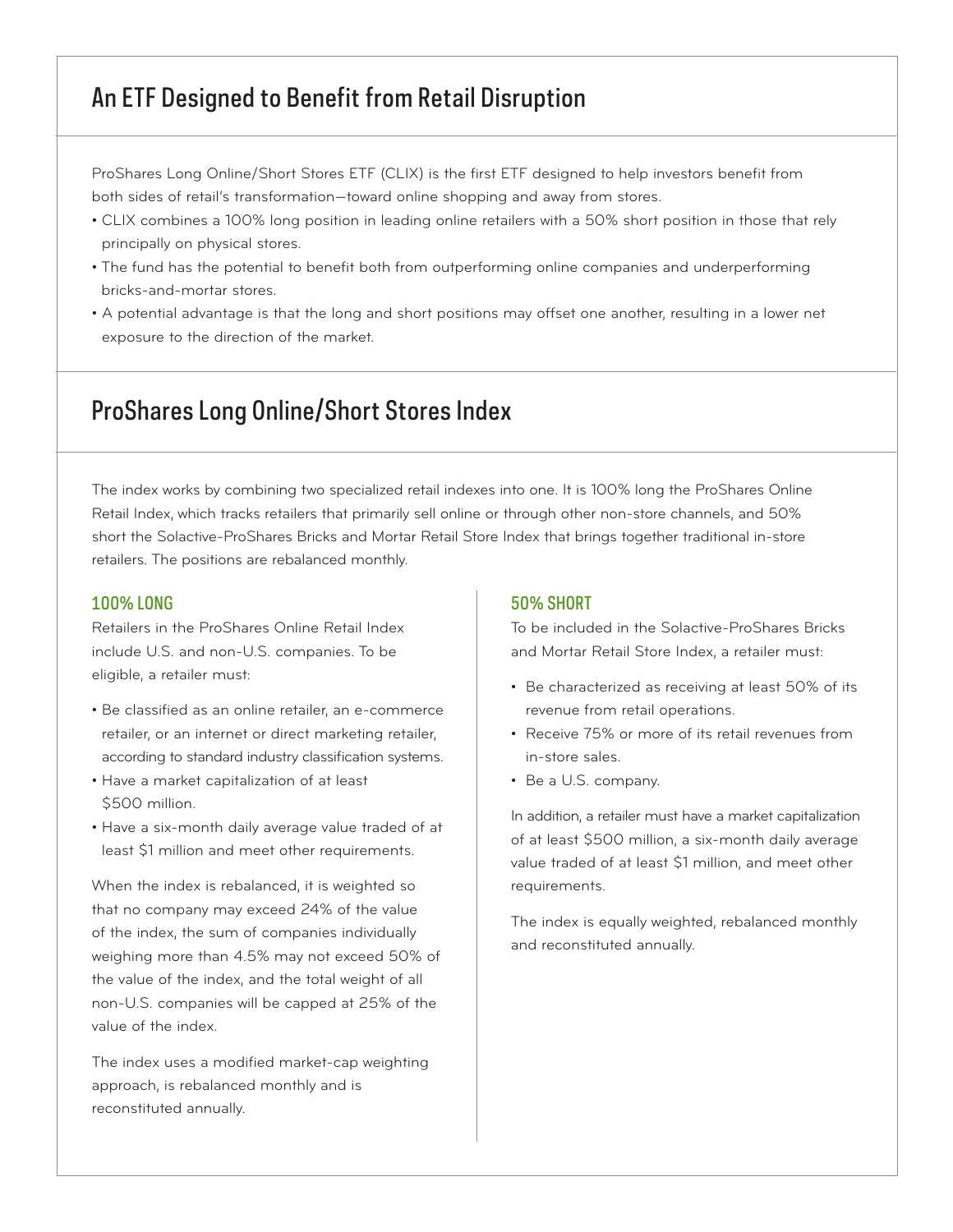### About the ETF

Ticker Symbol: CLIX

Intraday Symbol: CLIX.IV

Bloomberg Index Symbol: PSCLIXTR

Investment Objective: CLIX seeks investment results, before fees and expenses, that correspond to the performance of the ProShares Long Online/Short Stores Index.

Inception: 11/14/2017

### Access to the rapidly expanding online retail marketplace

E-commerce sales are growing at a rapid pace and undermining in-s†ore retail as consumer habits change and shoppers move online. As popular as they may seem now, online retailers only account for about 18% of global retail sales, leaving tremendous room for growth.

### Short exposure to struggling bricks-and-mortar retailers

Physical retailers are under immense pressure. Over 100 retailers have filed for bankruptcy since 2015.

### The power to invest in both retail disruption trends in one ETF

CLIX combines a 100% long position in retailers that primarily sell online or through other non-store channels with a 50% short position in those that rely principally on physical stores. Investors have the opportunity to benefit from both outperforming online and underperforming physical retailers. A potential advantage is that the long and short positions may offset one another, resulting in a lower net exposure to the direction of the market.

### Key Considerations

### What are long and short exposures?

To be "long" means to have exposure to an asset with the expectation that its value will increase over time. To be "short" means to have exposure to an asset with the expectation that it will fall in value.

### Why is CLIX known as a long/short fund?

CLIX combines full 100% long exposure with a partial 5O% short position. In a long/short portfolio, the long and short positions may offset one another, resulting in a lower net exposure to the direction of the market.

#### See prospectus

For more on risks, obtain a prospectus from your financial advisor or visit ProShares.com.